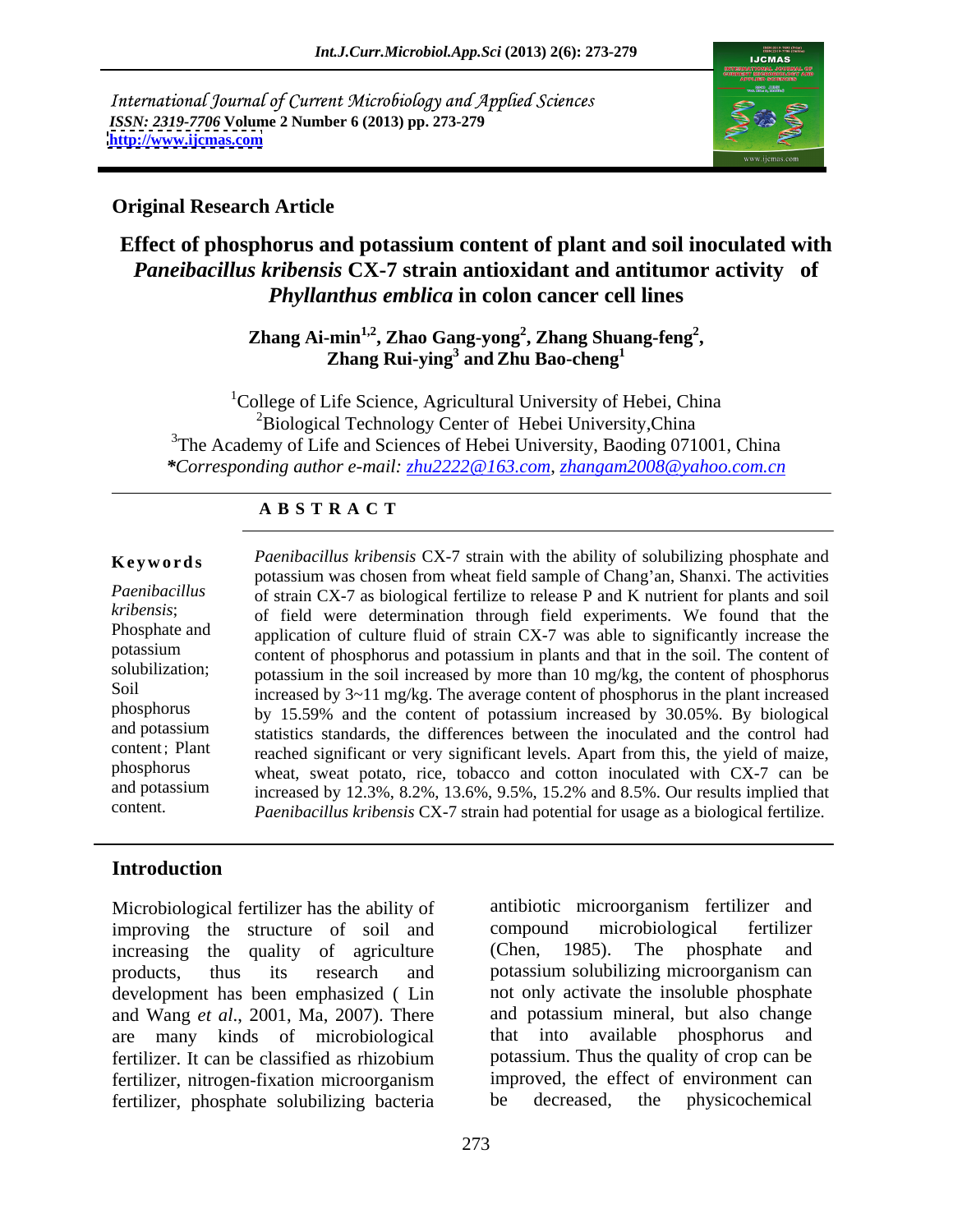property can be make better and the cost of production can be reduced (Xue, 2005).

Silicate bacteria has the ability to decompose soil potassium minerals, *Paenibacillus kribensis* CX-7 strain activate potassium for the absorption and utilization of plant, and to increase crop yields(Sun and Zhang, 2006; Tang and<br>Zhang 2008 Xu et al. 2007 Sheng et al. **Crop** Zhang, 2008, Xu et al., 2007, Sheng et al., 2001). It was used widely and the majority of Chinese scholars generally believe that the silicate bacteria is specifically Bacillus and computering and computer and computer and computer and computer  $(7 \text{hence and } 7 \text{uence})$  China. mucilaginosus (Zhang and Zuo, 2000). Bacillus mucilaginosus grows well on potassium feldspar supplemented, **Inoculation experiment** nitrogen-free medium, which indicates that it has the ability of nitrogen fixation and decomposition of the mineral potatoes and rice were inoculated with potassiumJing (Jing and Xu, 1997). Paenibacillus kribensis CX-7 strain However, we separated a new fermentation broth at a dosage of 7500 Paenibacillus kribensis CX-7 strain, which has the ability of solubilizing phosphate and potassium mineral (Zhang et al., 2013). the crop root. The bacteria content is

Soil is the basis for crop production. it can treated and the control were measured. At provide mechanical support, water and oxygen, and provide the necessary nutritional elements for the crop. Soil microorganisms play an important role in the decomposition of soil organic matter and nutrient release (Han et al., 2011). Silicate bacteria as the effect of potassium solubilization, phosphate-solubilization The soil phosphorus and potassium and nitrogen-fixing, it can increase crop yields, improve quality of agricultural products in production(Wang et al., 2009). Content was measured according to<br>This study was designed wing GB12297-87. (Gasser *et al.*, 2011). This study was designed using  $UB12297-87$ . (Gasser et al., 2011). Paenibacillus kribensis CX-7 strain Avaliable potassium content was separated from the soil sample of Chang'an, Shanxi. The field experiment has been done to verify the real impact on crop nutrients and soil nutrients, and thus The Olsen and Sommers method (1982) providing a theoretical basis for the large-

# **Materials and Methods**

### **Strain**

*Paenibacillus kribensis* CX-7 strain separted from the soil sample of Chan'an, Shanxi, China.

# **Crop**

Maize, wheat, sweat potato, rice, tobacco and cotton—the main crops in the north of China.

#### **Inoculation experiment**

Cotton, corn, wheat, tobacco, sweet potatoes and rice were inoculated with *Paenibacillus kribensis* CX-7 fermentation broth at a dosage of 7500 mL/hac.. The inoculate method is bascal applying. The *Paenibacillus kribensis* CX- 7 strain fermentation broth was watered in  $4.5 \times 10^{8}$  cfu/mL. The plant yield, cfu/mL. The plant yield, phosphorus and potassium contents of the the time, the biostatistics can be calculate between the control and treatment.

### **Measuring of soil phosphorus and potassium content**

contents of the inoculated and the control were measured. Available phosphorus content was measured according to GB12297-87. (Gasser Available potassium content was determined with reference to the GB7859- 87(Petrus Ahmed *et al.,* 2010.).

scale application of this strain. phosphorus of the plant. Plant potassiumwas used to measure the available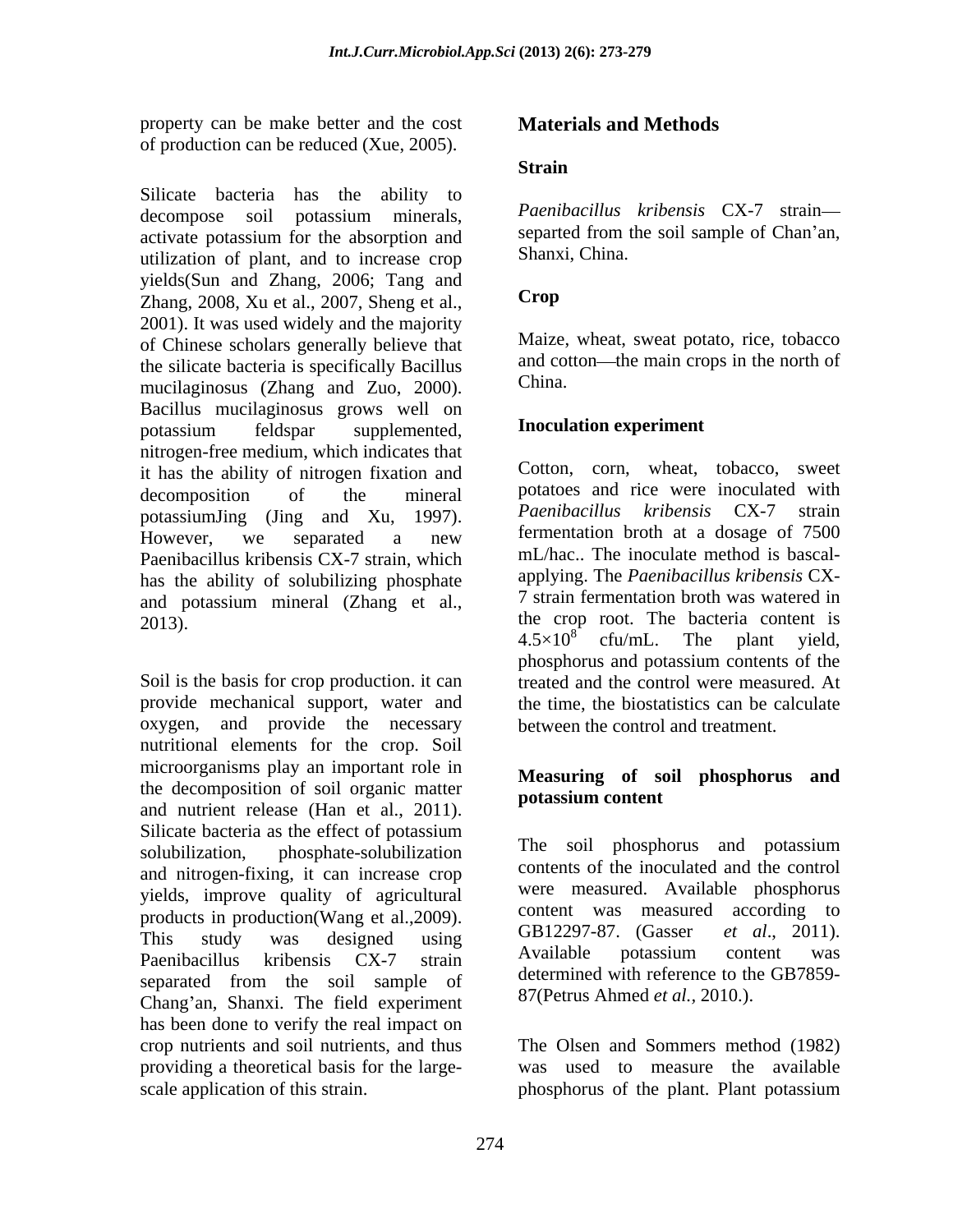content determination with reference to the tetraphenylboron sodium turbidimetry (Zhang and Zuo , 2000) .

# **The effect of** *Paenibacillus kribensis* **CX- 7 strain on soil phosphorus and**

Phosphorus and potassium are essential elements for plant growth and the metabolism of carbohydrates can be development, and they are the improved and the degeneration-resistant supplementary elements of conventional fertilizer in agricultural production and application. When inoculated with From table 1, we can see that the yield of Paenibacillus kribensis CX-7 strain, cotton, corn, tobacco, wheat, potato and available soil phosphorus and potassium rice can be increased to a certain degree content increased significanty. According when inoculated with the *Paenibacillus*  to soil sample test results of Wuji , Jixian , *kribensis* CX-7 strain compared to that of Gaocheng Gaoyang County, the available the control. The increasing rate of cotton is soil(cotton or corn) potassium is  $113.3 \sim 8.5\%$  in Heilan city, that of tobacco is 117.6 mg /kg when inoculated with CX-7 15.2% in Lingshou county, that of corn is strain. It is  $23^{\sim}27$  mg/kg higher than the 12.3% in Lingshou county, that of rice is uninoculated soil and  $11.9 \sim 16.2$  mg/kg higher than the soil treated with 7.5kg K2SO4. The wheat soil available potassium is  $103 \sim 110$  mg/kg and the available phosphorus is  $10 \sim 18$  mg/kg when inoculated with CX-7 strain.

 $10 \sim 18$  mg/kg than the uninoculated soil and the content of available phosphorus is more  $3.0 \sim 11.0$  mg/kg higher than the uninoculated soil. The soil(cotton or corn) available potassium is  $109 \text{ mg/kg}$  when analysis  $(t=4.02 > t_{P=0.01}=3.707)$ . The inoculated with the Paenibacillus kribensis CX-7 strain. It is 27 mg/kg higher than the uninoculated one. Thus, the soil available phosphorus and potassium content can be increased significantly by applying CX-7 strain and the soil fertility can be improved effectively. The above the contractions of the contractions of the contractions of the contractions of the contractions of the contractions of the contractions of the contractions of the contractions of the contractions of

# **The effect of** *Paenibacillus kribensis* **CX- 7 strain application on crop yield**

**Results and Discussion** improve the level of phosphorus and **potassium nutrients** the crude protein content and the essential Soil phosphorus and potassium not only potassium nutrition of the plant body, but also improve the quality of the crop; the increase of plant phosphorus can increase amino acids content. The improvement of potassium nutrient can promote the changes of a series of enzyme activity. So behaviour can be enhanced.

> 8.5% in Hejian city, that of tobacco is 9.5% in Lingshou county, that of potato is 13.6% in Gaoyang county, that of wheat is 8.2% in Gaoyang county and that of potato is 11.8% in Guan county.

The content of available potassium is increased when inoculated with From table 2 we can see that the plant phosphorus content of cotton, corn, tobacco, wheat, potato and rice can be increased when inoculated with *Paenibacillus kribensis* CX-7 strain when compared to that of the control. The average increasing rate is 15.59%. The significant difference of the inoculated and the control is supported by statistical analysis  $(t=4.02 > t_{P=0.01}=3.707)$ . The largest increase was seen in cotton at a rate of 32.68 %. The next one is wheat and corn and the increasing rate is more than 20%. Thus, the plant phosphorus content can be increased by inoculation with *Paenibacillus kribensis* CX-7 strain.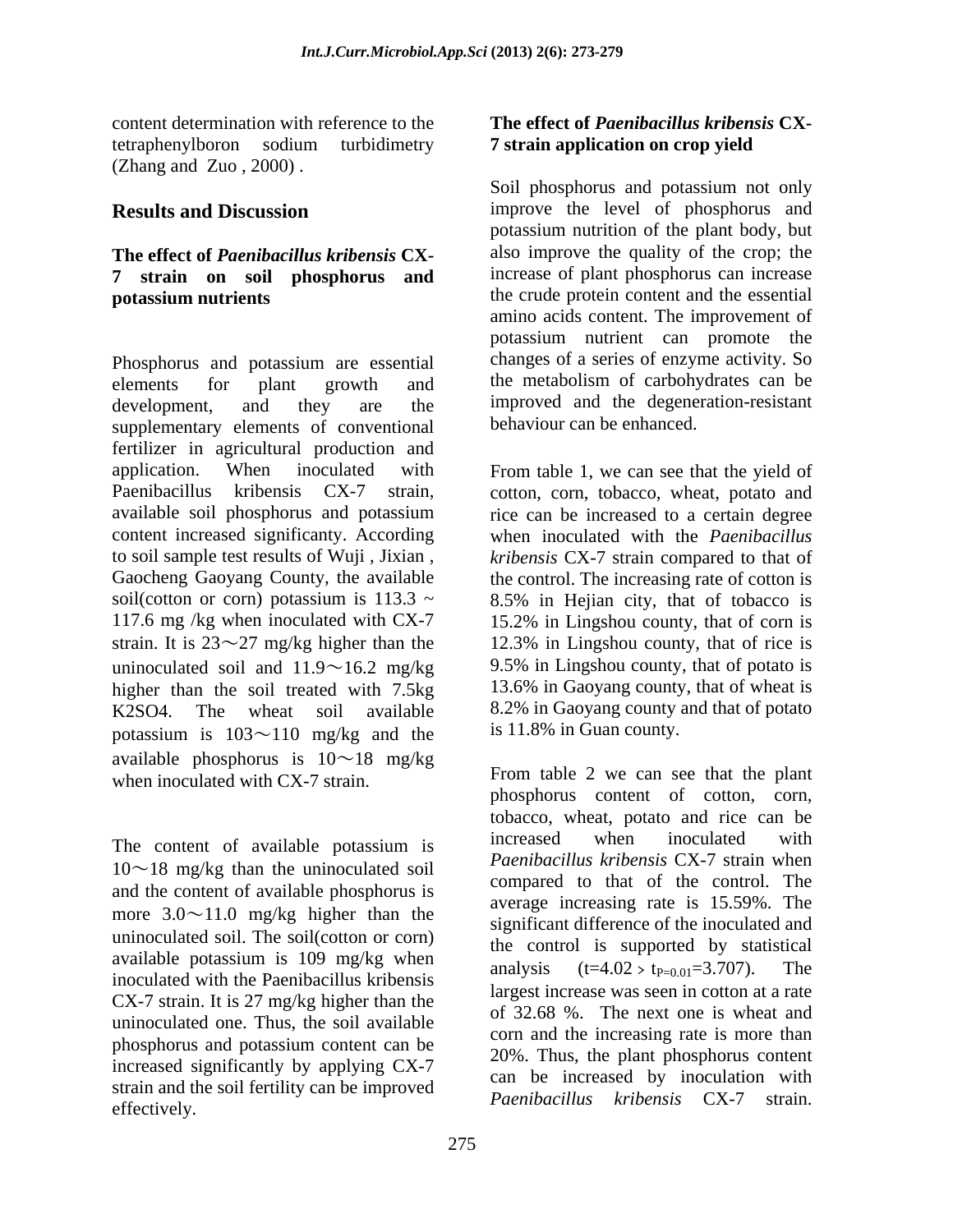| <b>Plant</b> | <b>Site</b> | <b>Groups</b> | Yield       | <b>Increasing</b> | <b>Increasing rate</b> |
|--------------|-------------|---------------|-------------|-------------------|------------------------|
|              |             |               | $(Kg/hm^2)$ | (Kg)              | (%)                    |
| Cotton       | Hejian      | Treatment     | 3910.5      | 307.5             | 8.5                    |
|              |             | Control       | 3603.0      |                   |                        |
| Tobacco      | Lingshou    | Treatment     | 2667.0      | 352.5             | 15.2                   |
|              |             | Control       | 2314.5      |                   |                        |
| Maize        | Lingshou    | Treatment     | 10179.0     | 74.4              | 12.3                   |
|              |             | Control       | 9063.0      |                   |                        |
| Rice         | Lingshou    | Treatment     | 8556.0      | 744.0             | 9.5                    |
|              |             | Control       | 7812.0      |                   |                        |
| Potato       | Gaoyang     | Treatment     | 32199.0     | 3846.0            | 13.6                   |
|              |             | Control       | 28353.0     |                   |                        |
| Maize        | Dingzhou    | Treatment     | 8679.0      | 1140.0            | 15.1                   |
|              |             |               |             |                   |                        |
|              |             | Control       | 7539.0      |                   |                        |
| Wheat        | Gaoyang     | Treatment     | 8727.0      | 664.5             | 8.2                    |
|              |             | Control       | 8062.5      |                   |                        |
| Potato       | Guan        | Treatment     | 28162.5     | 2967.0            | 11.8                   |
|              |             | Control       | 25159.5     |                   |                        |

**Table.1** Increasing effect of *Paenibacillus kribensis* CX-7 strain on the yield of plants

**Table.2** Effect of CX-7 strain on crop phosphorus content of different plants

| <b>Plant</b> | <b>Site</b> | Groups    | (mg/Kg) | P content Plant growth<br>period | $\text{rate}(\% )$ | <b>Increase Increasing</b> |
|--------------|-------------|-----------|---------|----------------------------------|--------------------|----------------------------|
| Cotton       | Hejian      | Treatment | 0.5514  | Bud period                       | 0.1358             | 32.68                      |
|              |             | Control   | 0.4156  |                                  |                    |                            |
| Tobacco      | Lingshou    | Treatment | 0.3016  | Florescence                      | 0.032              | 11.87                      |
|              |             | Control   | 0.2696  |                                  |                    |                            |
| Maize        | Lingshou    | Treatment | 0.6901  | Jointing period                  | 0.1215             | 21.37                      |
|              |             | Control   | 0.5686  |                                  |                    |                            |
| Rice         | Lingshou    | Treatment | 0.4034  | Jointing period                  | 0.0302             | 8.09                       |
|              |             | Control   | 0.3732  |                                  |                    |                            |
| Potato       | Gaoyang     | Treatment | 0.7422  | Expand period                    | 0.0378             | 5.37                       |
|              |             | Control   | 0.7044  |                                  |                    |                            |
| Wheat        | Gaoyang     | Treatment | 0.6086  | Double ridge                     | 0.139              | 29.60                      |
|              |             | Control   | 0.4696  | stage                            |                    |                            |
| Potato       | Guan        | Treatment | 0.7784  | Harvest period                   | 0.047              | 6.43                       |
|              |             | Control   | 0.7314  |                                  |                    |                            |

n=6 t=4.02 P=0.05 t=2.447 P=0.01 t=3.707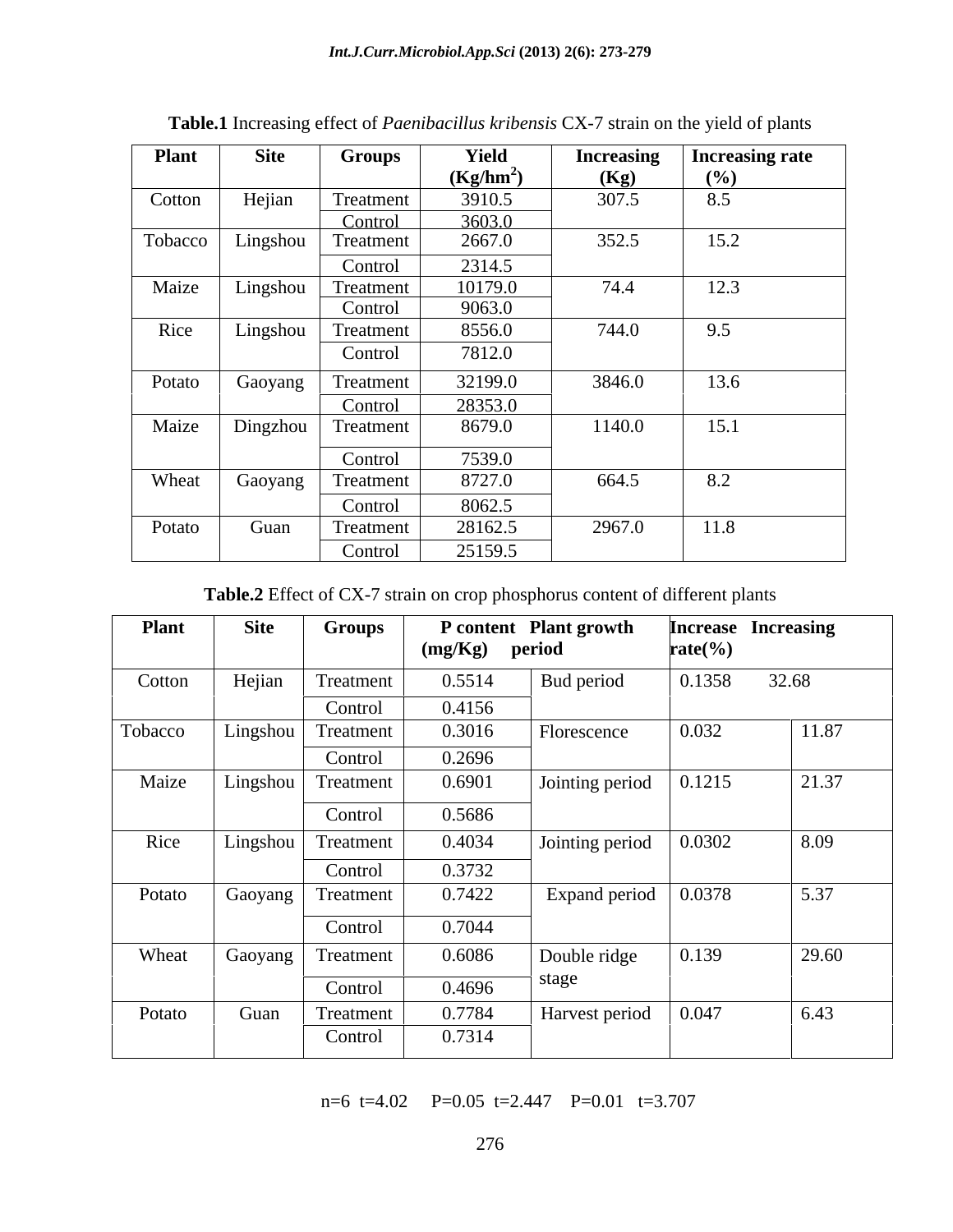The cause of the plant phosphorus increasing perhaps is because of when inoculated with *Paenibacillus Paenibacillus kribensis* CX-7 strain has *kribensis* CX-7 strain when compared to the ability of solubilizing phosphate and it that of the control. The average increasing increase the plant absorb the phosphorus. rate is 15.59%. The significant difference The phosphorus level increasing results in the yield increasing of many plant. Supported by statistical analysis

From table 3 we can see that the plant potassium content of cotton, corn, tobacco, wheat, potato and rice can be increased of the inoculated and the control is supported by statistical analysis  $(t=4.02 > t_{P=0.01}=3.707).$ 

| <b>Plant</b>                   | <b>Site</b> | <b>Groups</b> |         | $\parallel$ K content   Plant growth |             | <b>Rate of</b> |
|--------------------------------|-------------|---------------|---------|--------------------------------------|-------------|----------------|
|                                |             |               | (mg/kg) | period                               | K increment | increase%      |
|                                |             |               |         |                                      | (mg/kg)     |                |
| Cotton   Hejian   Treatment    |             |               | 2.4514  | Bud period                           | 0.4456      | 22.22          |
|                                |             | Control       | 2.0058  |                                      |             |                |
| Tobacco   Lingshou   Treatment |             |               | 3.8738  | Florescence                          | 1.5108      | 63.94          |
|                                |             | Control       | 2.3630  |                                      |             |                |
| Maize   Lingshou   Treatment   |             |               | 4.5320  | Jointing                             | 0.687       | 17.87          |
|                                |             | Control       | 3.8450  | period                               |             |                |
|                                |             |               |         |                                      |             |                |
| Rice   Lingshou   Treatment    |             |               | 3.8795  | Jointing<br>period                   | 1.1959      | 44.56          |
|                                |             | Control       | 2.6836  |                                      |             |                |
| Potato Gaoyang Treatment       |             |               | 3.3537  | Expand                               | 1.3583      | 68.07          |
|                                |             | Control       | 1.9954  | period                               |             |                |
|                                |             |               |         |                                      |             |                |
| Maize Dingzho Treatment        |             |               | 0.5905  | Aging period                         | 0.0315      | 5.64           |
|                                |             | Control       | 0.5590  |                                      |             |                |
| Maize Gaoyang                  |             | Treatment     | 3.9114  | Double ridge                         | 0.5381      | 15.95          |
|                                |             |               |         | stage                                |             |                |
|                                |             | Control       | 3.3733  |                                      |             |                |
| Potato                         | Guan        | Treatment     | 9.8319  | Harvest                              | 0.2078      | 2.16           |
|                                |             |               | 9.6241  | period                               |             |                |

**Table.3** Effect of *Paenibacillus kribensis* CX-7 strain on potassium content of plants

n=7 t=4.19 P=0.05 t=2.365 P=0.01 t=3.499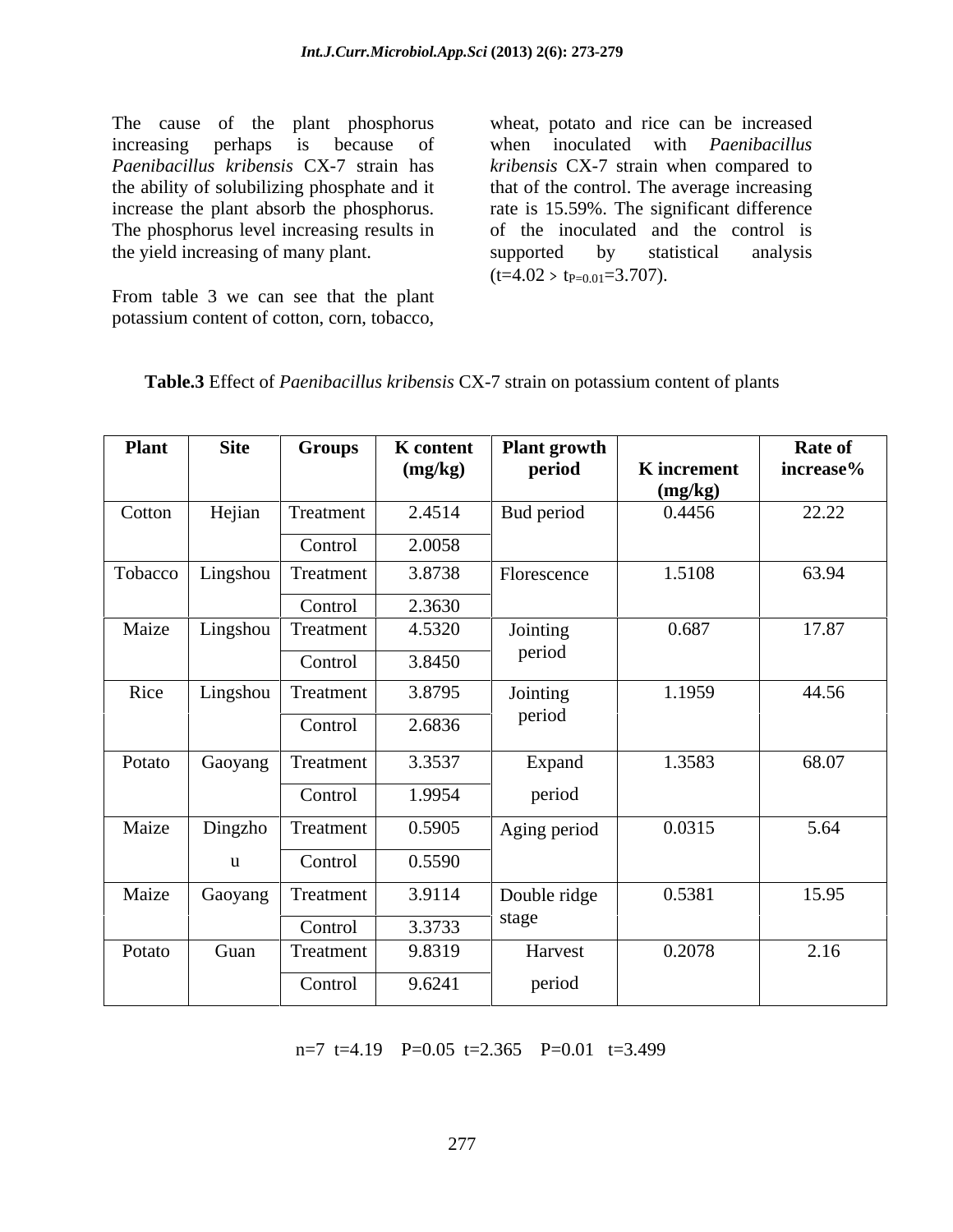From the previously mentioned statistic analysis, the difference between experiments, we can deduct that the phosphorus and potassium content of different parts of the cotton, maize, tobacco, potato and rice can be increased compared to that of the control when inoculated with Paenibacillus kribensis CX-7 strain. Potassium especially can be increased significantly and the result is increased by 12.3%, 8.2%, 13.6%, 9.5%, supported by biostatistics.

yield can be increased.  $\sim$  byiously when inoculated with

Through field experiments, the ability of mechanism needs to be further researched, Paenibacillus kribensis CX-7 strain to but it has potential for using as biological increase phosphorus and potassium content for plants was determined and its use as a biological fertilizer was **Acknowledgments** investigated. The phosphorus and potassium content can be increased In the field experiment, we will thank the significantly. According to soil sample test workers in the Agriculture Bureau of results, the cotton soil available potassium many county. We also thanks the students is  $113.3 \sim 117.6$  mg /kg when inoculated with Paenibacillus kribensis CX-7 strain. It is  $23^{\sim}27$  mg/kg higher than the uninoculated soil and it is  $11.9 \sim 16.2$  References mg/kg higher than the soil treated with 7.5kg K2SO4. The content of available Chem potassium of wheat is  $10 \sim 18$  mg/kg higher than the uninoculated soil and the content of available phosphorus is Gasser, M.O., M.H. Chantigny et al.,  $3.0 \sim 11.0$  mg/kg higher than the 2012. Plant-available and wateruninoculated soil. The corn soil available potassium is 27 mg/kg higher than the uninoculated one. Environ. Qual. 41(4):1290-1300.

When treated with Paenibacillus kribensis CX-7 strain, not only did the soil P and K increase, but the phosphorus and Chinese. J. Soil Sci. 42(1):77-80. potassium content in different plant parts also saw an increase. The average phosphorus content can be increased by 15.59%, and the potassium content can be Lin, Q.M., H. Wang and Zhao, X.R. 2001. increased by 30.5%. Through biological

the treated and the control was found to be significant or very significant.

Not only the phosphorus and potassium content can be increased, but the yield of maize, wheat, sweat potato, rice, tobacco and cotton inoculated with CX-7 can be 15.2% and 8.5%.

Potassium increasing can enhance many The plant and soil potassium and enzyme activity in the plant. So the plant phosphorus content can be increased obviously when inoculated with Paenibacillus kribensis CX-7 strain. The fertilizer.

# **Acknowledgments**

in Hebei agriculture university.

# **References**

- 56:670-675. Chen, H.K., 1985. Soil microbiology. Shanghai: Shanghai Science and Technology Press.
- soluble phosphorus in soils amended with separated manure solids. J.
- Han, L., D. Wang and Lin, R.F, 2011. Isolation and screening of antagonistic silicate bacterium.

- Jing, C.L., and Xu, L.H. 1997. Microbial Resource. Beijing: Science Press.pp. 151.
- Capacity of some bacteria and fungi in